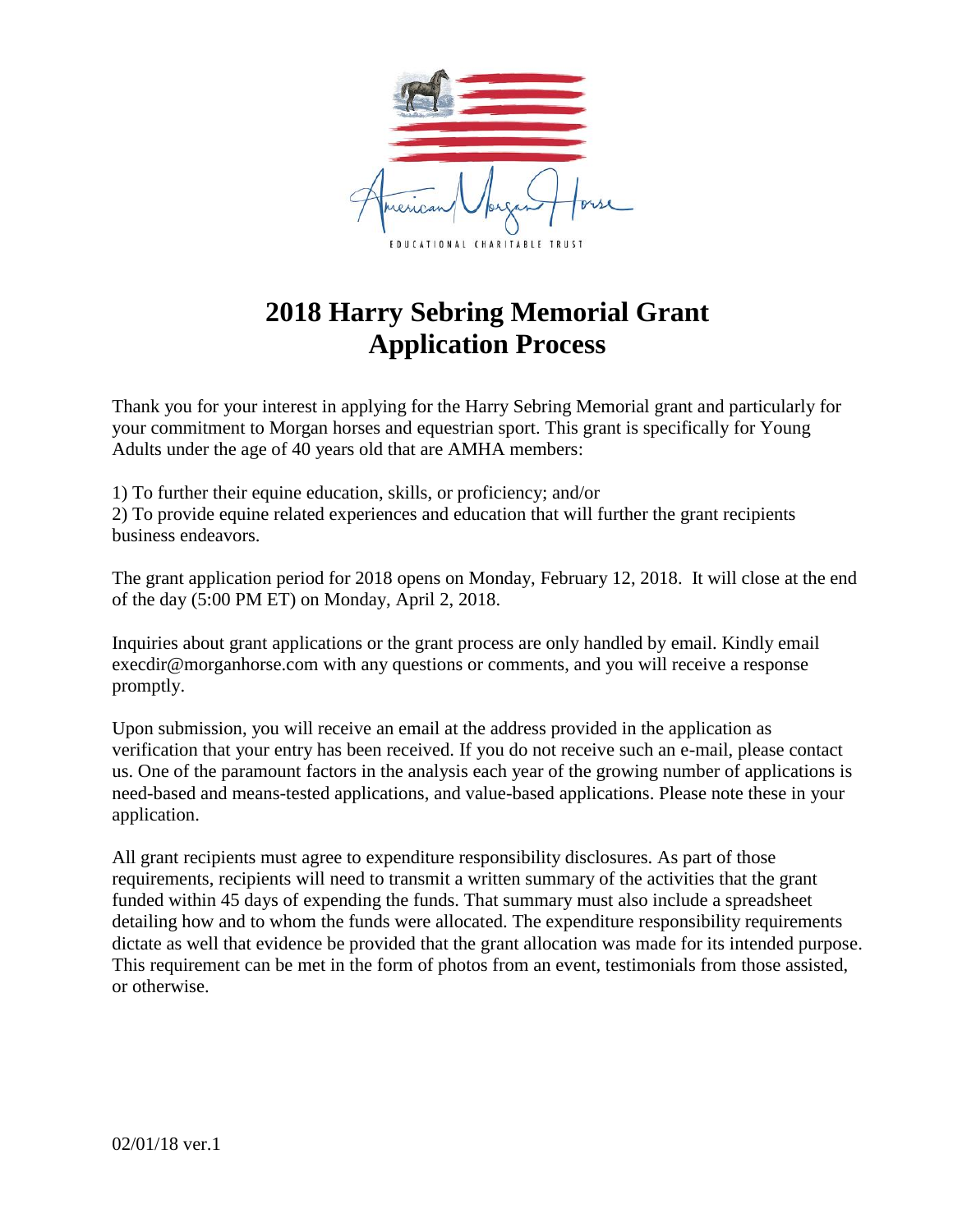### **QUESTIONS**

#### **Am I eligible to apply for a grant?**

*Grants may be awarded to any AMHA young adult member (under the age of 40 years old). Checks may not be made payable to the individual but to the clinician, institution or business providing the services.*

#### **What types of programs, activities, and initiatives will AMHECT consider funding?**

*Applicants may request funding for ANY purpose that will further their equine education, skills, or; and/or provide equine related experiences and education that will further the grant recipients business endeavors. It is up to the applicant to make a compelling grant request and include information regarding the audience or reach of the program, along with what they hope to accomplish with the project.*

*The application must be accompanied by a full proposal of the idea, budget details, and proofs of any materials that will be used to promote the event and/or program.* 

#### **How much funding does AMHECT generally give to grant recipients?**

*AMHECT will consider grants of all sizes. AMHECT reserves the right to award as many or as few grants as deemed appropriate based upon the grant requests received. However, AMHECT will not disperse more than a total of \$5,000 from Sebring funds per year. AMHECT is not required to disperse the total amount each year and may or may not divide funds granted among more than one applicant.*

#### **When can I expect to learn if my organization will receive a grant?**

*The grant review committee meets to consider grants during the following month as the deadline and expects to announce its decisions by the end of May. However, the board always reserves the right to alter the timeline. All applicants, including those not approved for funding, will be notified of the board's decisions.*

#### **What does means-tested mean?**

*"Means-tested" wording refers to determining need as a principal criterion in awarding grants. The committee also weighs the benefits of the program/event against the proposed budget to ensure the greatest value for the funding allocated.* 

#### **What types of project costs can the grant cover?**

*The grant will cover any operational expenses but will NOT cover capital expenses. Applicants are asked to detail all costs associated with a project as part of the budgets they must submit with their applications. Some organizations request grants to fund projects in their entirety, while others ask for only portions of the costs. If AMHECT provides partial funding, payout will not occur until balances of funds are confirmed. (i.e. if the proposal calls for \$4,000 total and AMHECT is willing to grant \$1,000 then applicant must be able to obtain the balance of funding before AMHECT will pay out the \$1,000).*

#### **Does AMHECT accept multi-year proposals or should applications be limited to a project in a certain year?**

*AMHECT will consider all proposals submitted and applicants may submit proposals in subsequent years.* 

#### **How do we go about writing a compelling grant?**

*AMHECT suggests you check online resources such as [http://www.content-professionals.com/How-to-Write](http://www.content-professionals.com/How-to-Write-a-Grant-Proposal.php)[a-Grant-Proposal.php](http://www.content-professionals.com/How-to-Write-a-Grant-Proposal.php) or [http://www.fundraiserhelp.com/win-grant-funding-with-a-compelling-needs](http://www.fundraiserhelp.com/win-grant-funding-with-a-compelling-needs-statement.htm)[statement.htm](http://www.fundraiserhelp.com/win-grant-funding-with-a-compelling-needs-statement.htm) o[r http://www.dummies.com/how-to/content/grant-writing-for-dummies-cheat-sheet.html](http://www.dummies.com/how-to/content/grant-writing-for-dummies-cheat-sheet.html)*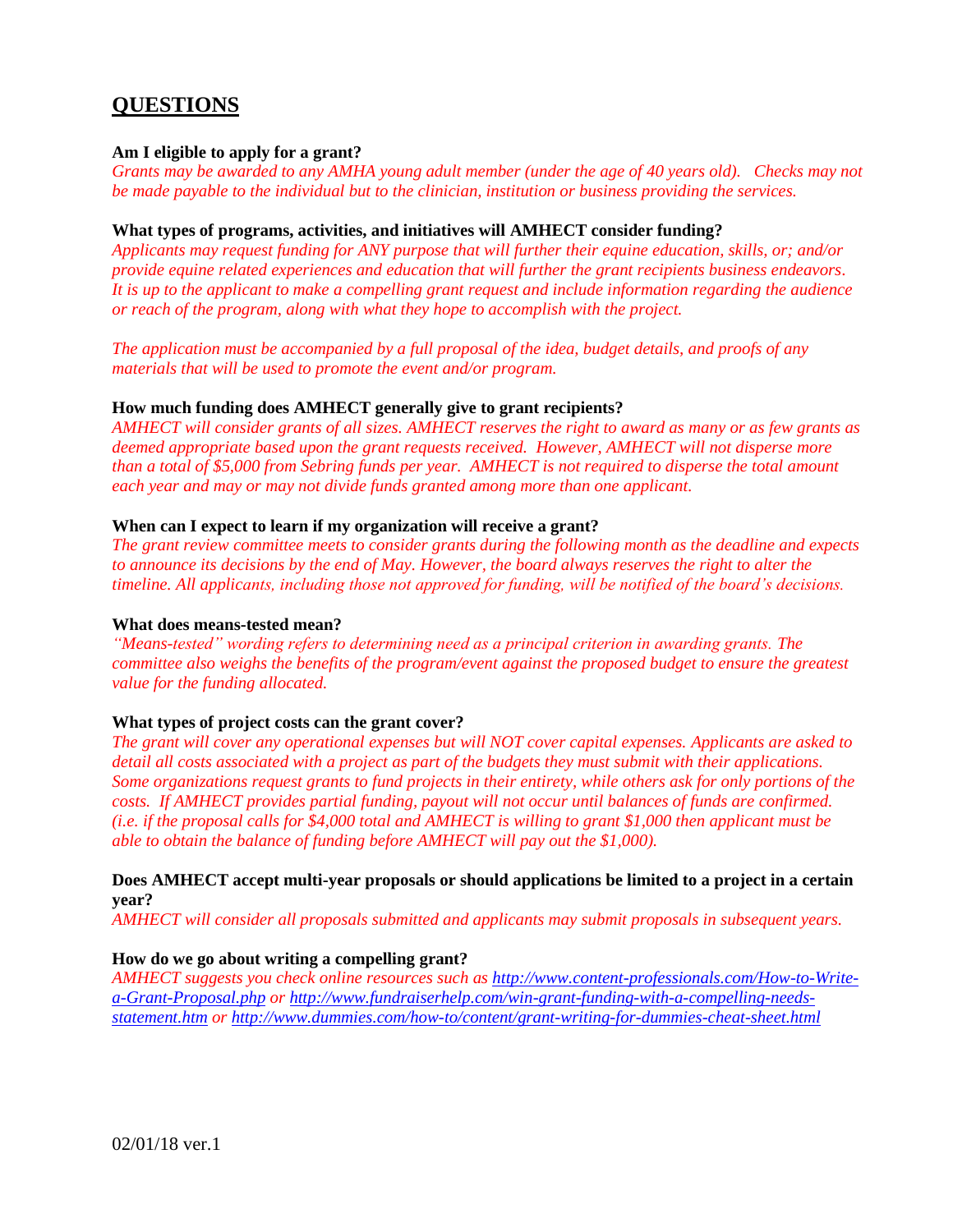

### **Application for 2018 Harry Sebring Memorial Grant Due no later than 5 PM ET April 2, 2018**

| Name of Person/Business applying for grant: |
|---------------------------------------------|
|                                             |
|                                             |
|                                             |
|                                             |
| Email address for contact:                  |
| Phone for contact: <b>Example 2018</b>      |

Amount Requested:

Description of the Program/event: *(Feel free to attach separate report)*

Anticipated number of persons reached/Attendees:

Date of event:

Detailed Budget for Program/event: *(Feel free to attach separate spreadsheet/report)*

List all sources of funding for event:

If AMHECT is unable to fully fund the program/event, what other sources will you appeal to for funding:

Names of persons that will have ultimate responsibility for program/event:

Provide a list of organizations, committees or other entities that will be directly involved in the program:

Indicate how you will determine who is entitled to participate, along with any charges that will be incurred by participants.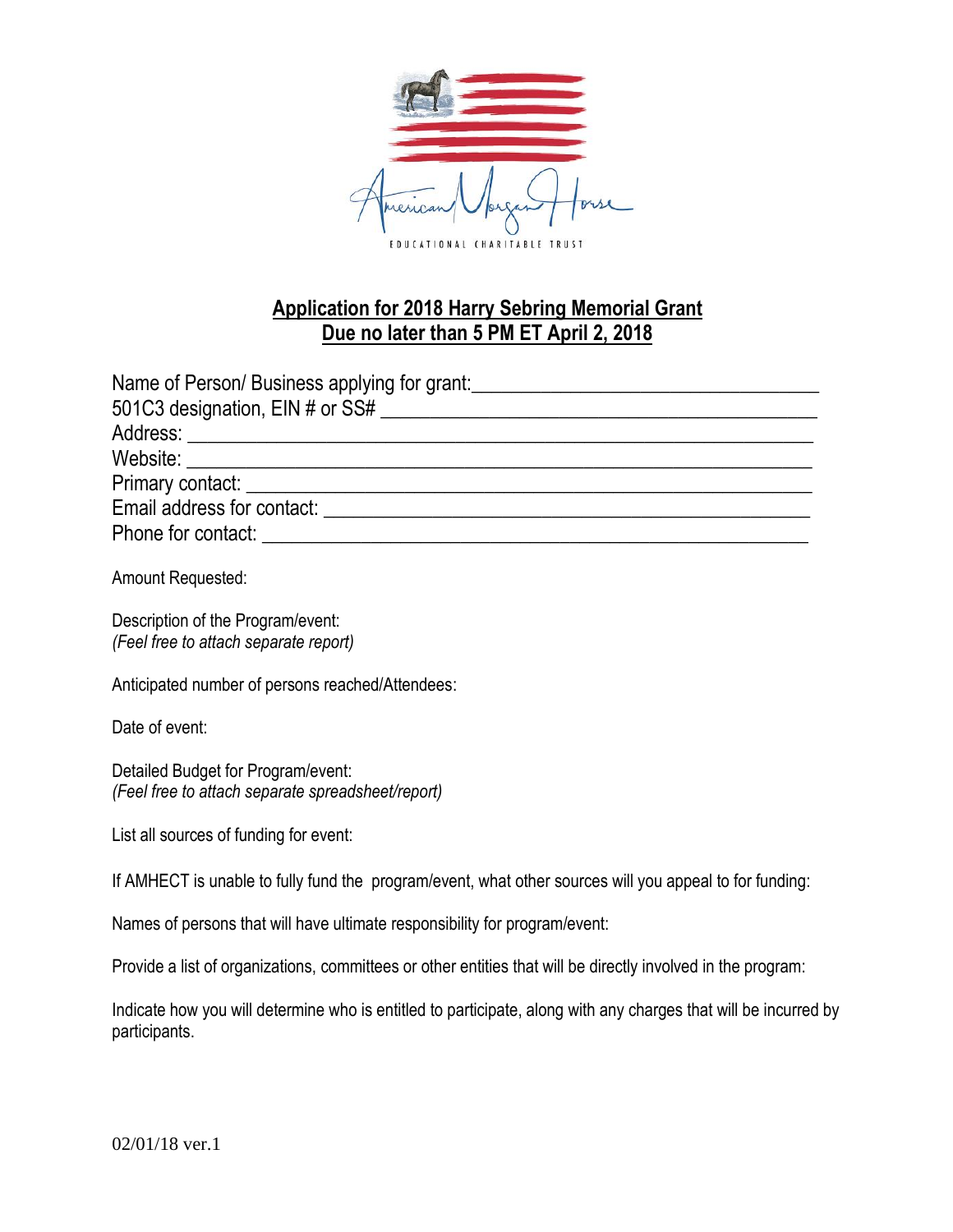

# **Term & Conditions**

1. AMHECT reserves the right to use any collateral or materials provided as part of the application process for promotional purposes.

2. Applicant agreed to acknowledge AMHECT's grant funding on any collateral or materials, including the one-time use of the AMHECT logo.

3. Applicant assumes all risks and responsibilities surrounding event and releases AMHECT and any officers, directors, trustees, agents and employees from any and all liabilities, claims, or demands for damages for personal injury, disability, property damage or other loss of any kind that may sustain as a result of event, whether such loss results from the negligence of such released parties or otherwise (except for claims or liability arising directly from the gross negligence of such parties). Further applicant agrees to indemnify and hold harmless AMHECT and the members, officers, directors, agents and employees of any of them from any and all loss, liability, damage or costs that it or they may incur as a result of participation or arising from any of my acts or omissions.

4. All press releases, website or social media news items must be jointly approved by both AMHECT and grant recipient.

5. Decisions regarding the award of grant funding are final. Applicants may not appeal the amount awarded or the events selected for grants.